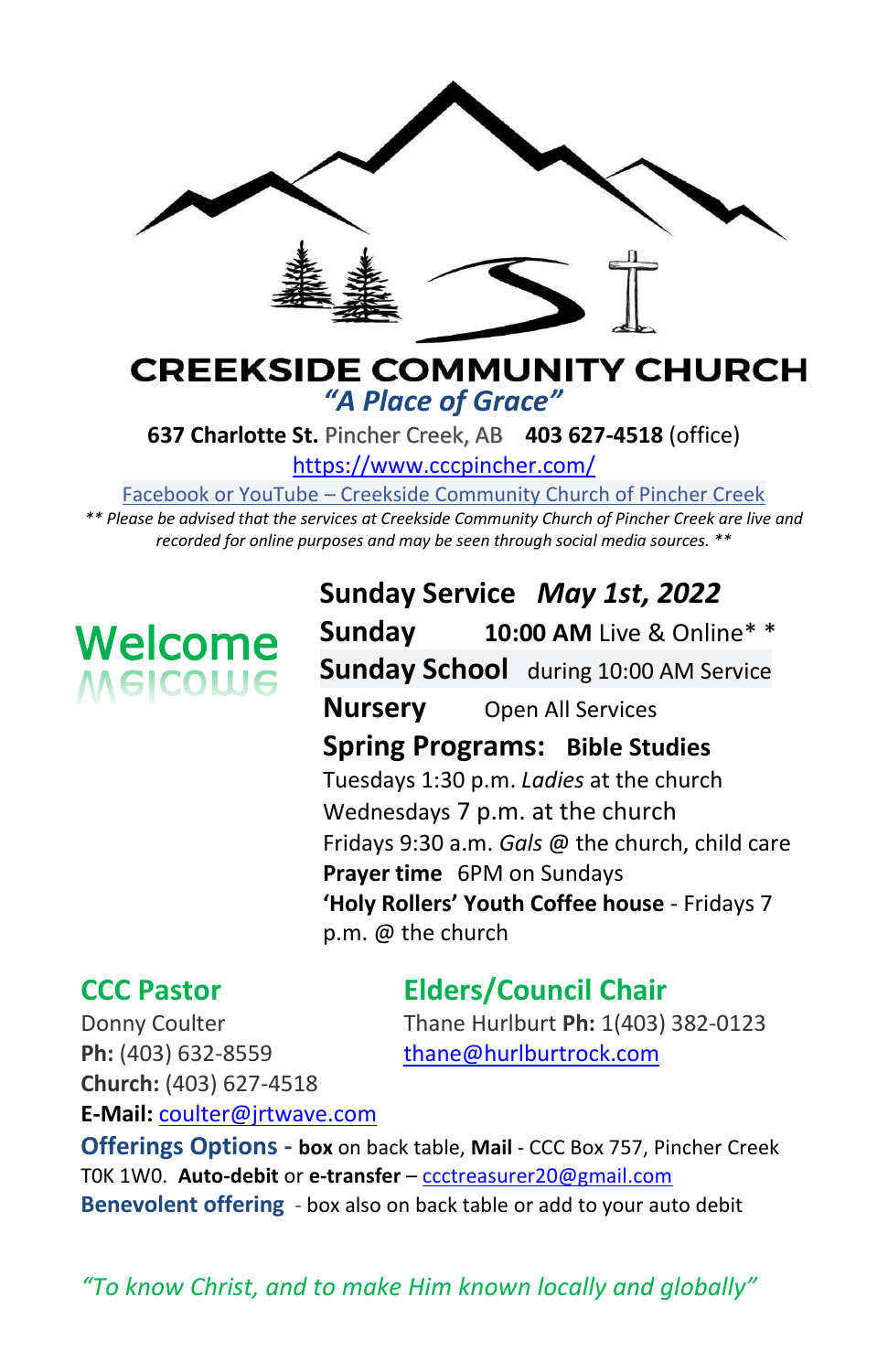#### **Ministries & Outreach**

**Community** Joy Hurlburt *Deacon, Congregational Care 403 330-5399* [joy@hurlburtrock.com](mailto:joy@hurlburtrock.com)

**Missions** – please speak to Pastor Donny

**Prayer Needs** Pastor Donny

**Youth Ministry 'Holy Rollers' Youth**

## **Today's Service**

**Welcome and Announcements** 

- ➢ **Sunday School Meeting** *Today* **–** postponed until further notice
- ➢ WOMEN'S DAY OUT next Saturday May 7th 10am 4:30 pm
- ➢ **Benevolent Offering –** last Sunday of every month
- ➢ **Evening Hymn Sing – 2nd** Sunday 7 pm **May 8th**
- ➢ **Men's Breakfast at church – 3 rd** Saturday **- next is May 21**
- ➢ **Potluck –** plan to join us for **May 22** potluck meal immediately following the service
- ➢ **Communion –** today led by Thane
- ➢ **New Members –** Joining Creekside on Sunday May 1: Sheldon and Janet Dickinson, Logan and Jessica Dejax

#### **Worship through Music**Led by Dana and Nathan

*God So Loved Build Your Kingdom By His Wounds Special: Everything*

#### **Worship through Prayer and Praise** *Led by Thane*

- $\checkmark$  Thanksgiving for those who are committing themselves today to membership in Creekside Community Church - Logan and Jessica Dejax, Sheldon and Jessica Dickson
- $\checkmark$  Pray for those who attend today's training session for Sunday School classes
- $\checkmark$  Pray for Ukraine's believers to remain strong in their faith and to be light and life to their people
- ✓ Pray for the ministry of *Compassionate Hope*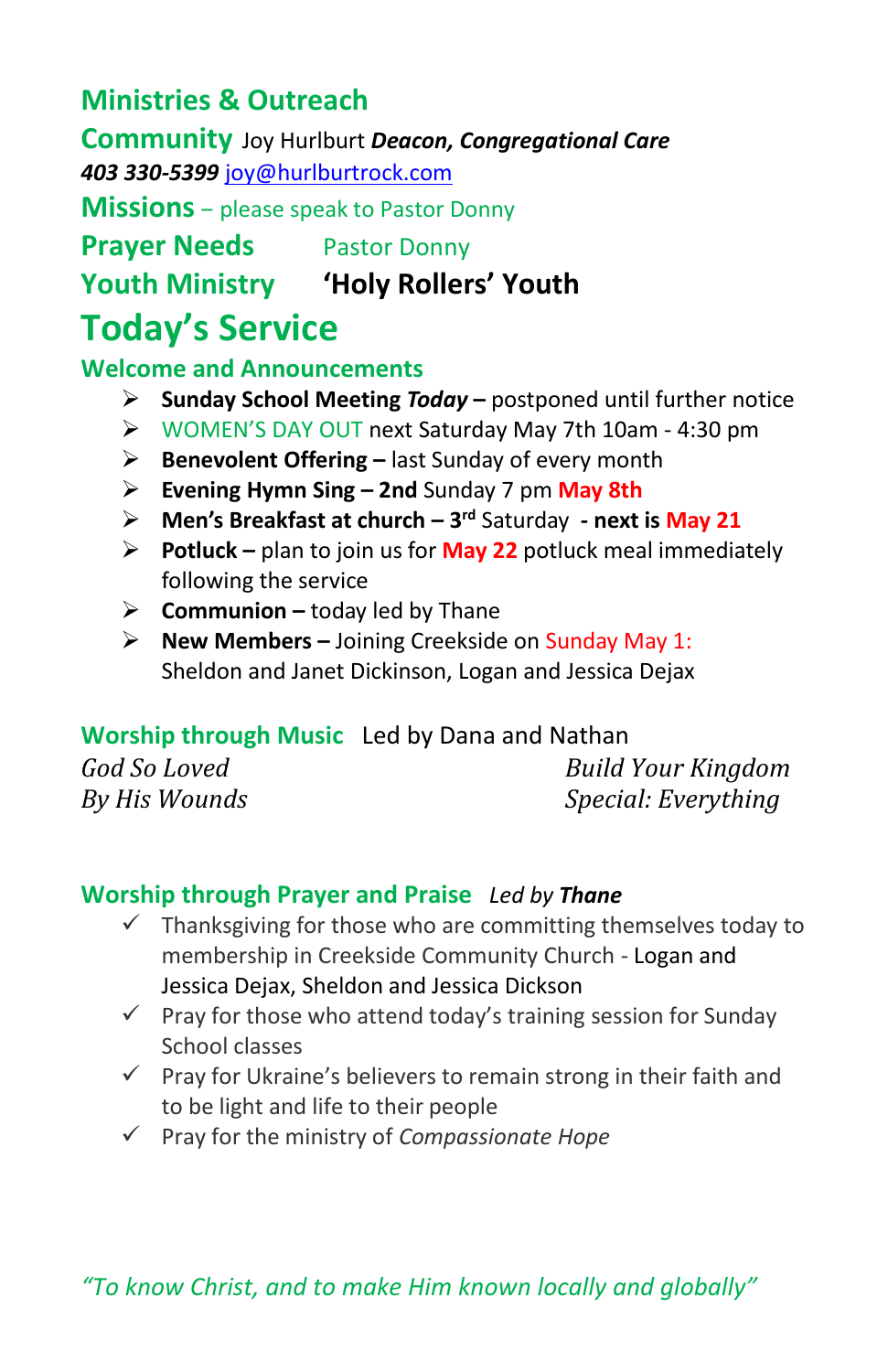#### **Today's Message Notes . . .**

#### **So graceFULL we have become repentLESS**

**1. Three Warnings**

#### **2. The Beauty and Danger of being GracFULL**

- Unmerited and undeserved favor
- Taking advantage

#### **3. How to avoid being repentLESS and the abuse of grace**

- Repentance defined: change of mind and direction
- The stark reality of our humanity:
	- Thinking more highly of ourselves
	- Self will in the heart (a will contrary to God's)
	- Desire of the flesh
	- Desire of the eyes
	- Pride
	- Attitudes that are contrary to LOVE Jealousy, envy, undue criticisms, hatred, anger, bitterness, resentment, revenge, covetousness
	- Words Cursing, swearing, crude jokes, backbiting, gossip, lies

- Sins of omission
- If this is the case, the intimacy of relationship can be affected if there is no repentacnce
- Repentance for believers in scripture:
	- $\bullet$  II Cor 7
	- Revelation 2,3

#### **4. Our response**

- Recognition of the immensity of Grace!
- The Consistent practice of a true heart of repentance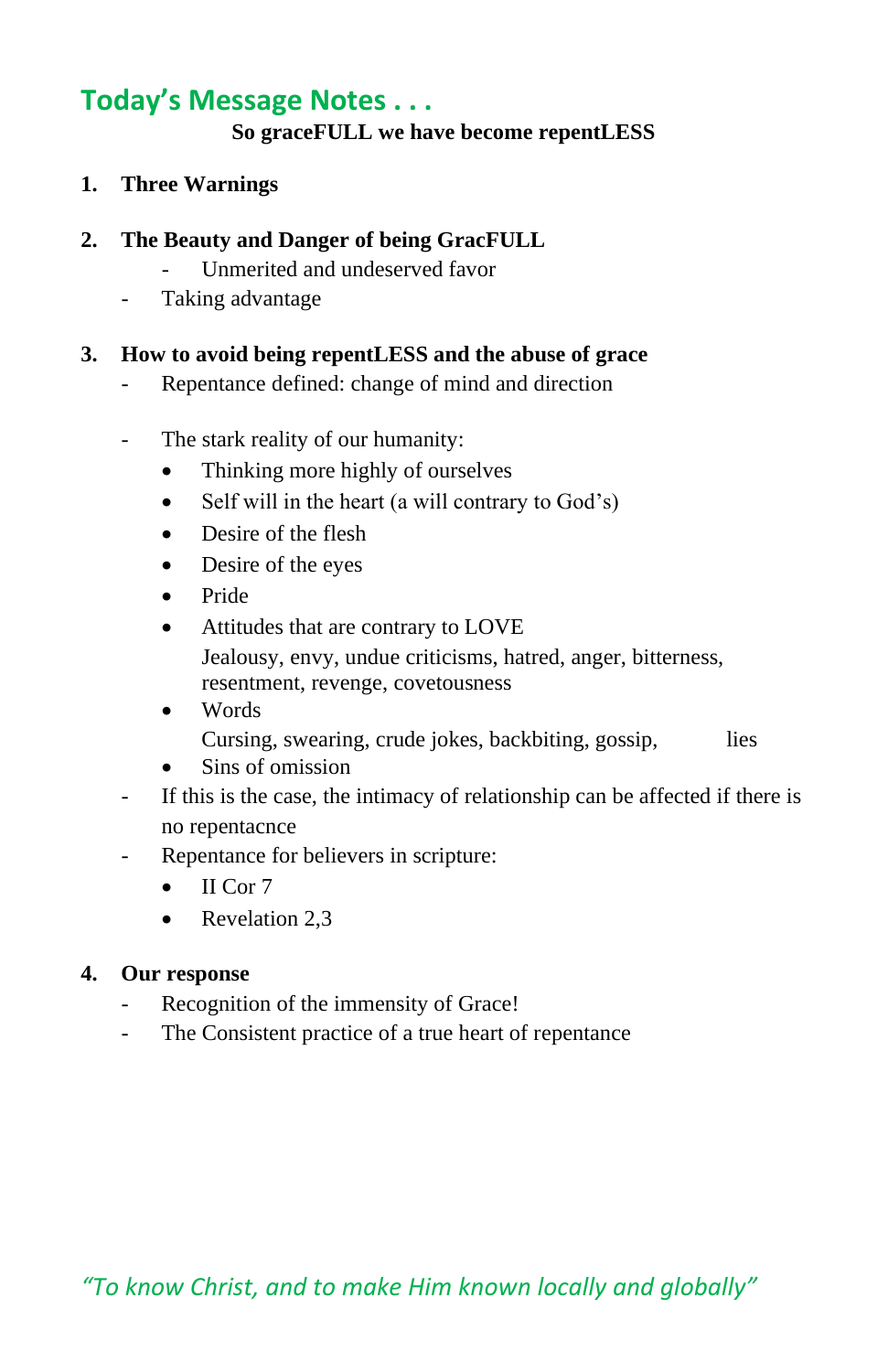

**Creekside Community Church** *is here to help you live out God's purpose for the gifts He has given you. We invite to you to participate in:* - *our worship - small groups - missions - outreach* 

### *Local* PLEASE JOIN US FOR A WOMEN'S DAY OUT

#### **Saturday May 7th** at 10:00 a.m. to 4:30 p.m. Creekside Community

Church "*The Bible is strong on gardening. Whether in Genesis, Jeremiah or the Gospels, gardens play a prominent role in God's plans. It even starts in one. A garden is a wondrous place where we can "meet" with the Lord and marvel at*  His miracles. It's a place to love your neighbour, care for creation and grow veggies." *A Rocha* **RSVP by text to Joy at 403-330-5399**

#### *Regional CBWC's Assembly '22 Life Together*

**Theme Verse:** Ephesians 1:17-19a

**Date:** May 26-28, 2022 **Time:** Begins May 26 @ 5:00pm with standup reception | Concludes May 28 @ 12:00pm (lunch not included).

**Location:** Best Western Premier Calgary Plaza Hotel & Conference Centre, 1316 33 St NE, Calgary AB.

*Speak to CCC Elders Thane, Jim, George or Randy if you are interested in attending*

*Global –* 04/30/22 CBM **André Sibomana** - I serve with Canadian Baptist Ministries (CBM), as the *Africa Team Leader*. I live with my family in Kigali, Rwanda As you and I partner in this God- given Mission, it is important to know that we share the same share the same bond in Christ Jesus, hence this binds us together more in prayer and solidarity.



*We praise God* for the firm commitment of local churches in Africa. *We continue to witness* the ordaining of new pastors who are being sent to the mission field. *See cbmin.org/prayerline*